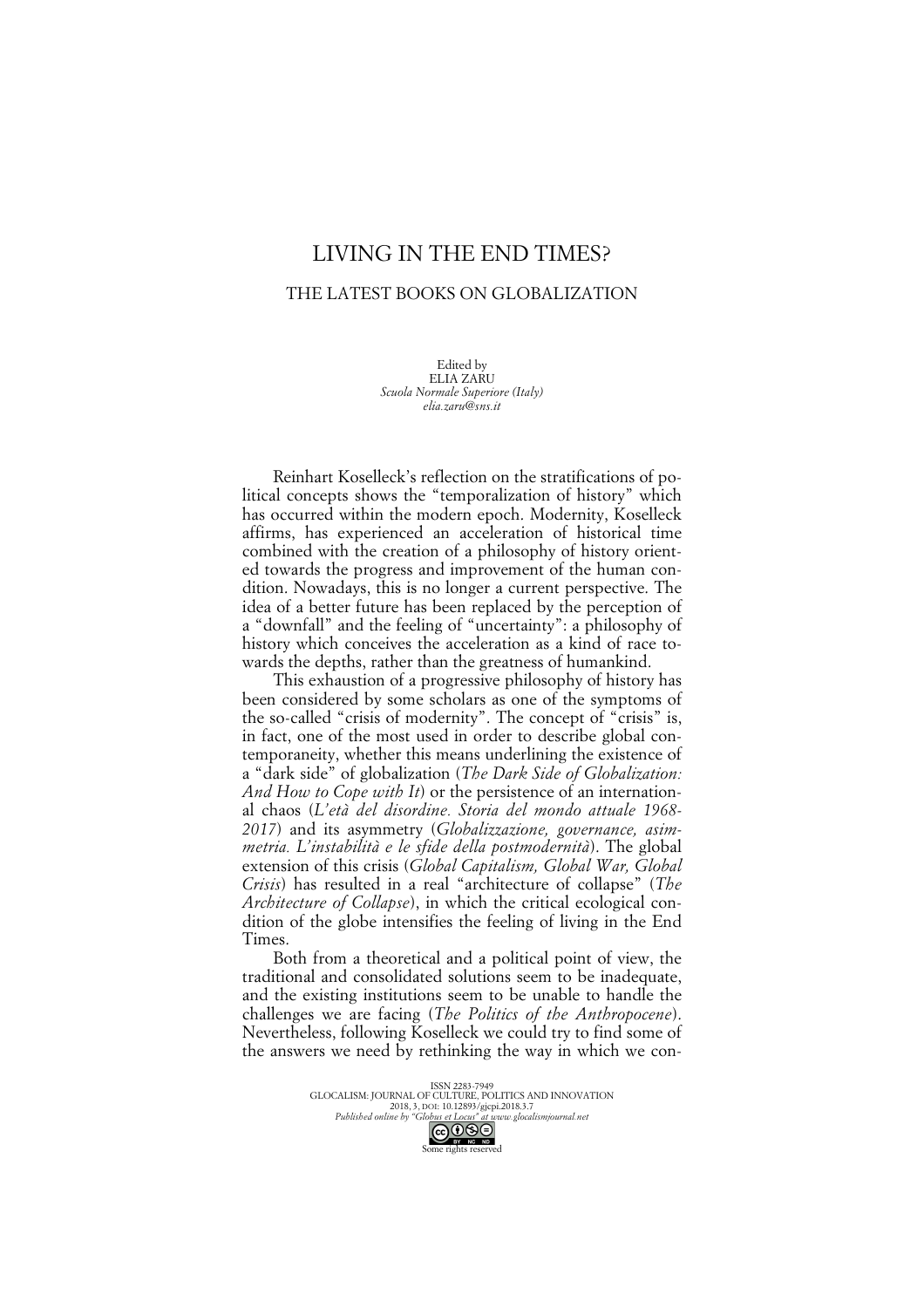ceive our relationship with the past (*Reconciling with the Past*) as well as the future (*Gemeinschaft und Differenz: Wege in die Zukunft*).

## SELECTED LIST

G. Ambrosius (2018), *Globalisierung: Geschichte der internationalen Wirtschaftsbeziehungen* (Wiesbaden: Gabler).

S. Benhabib (2018), *Exile, Statelessness and Migration* (Princeton: Princeton University Press).

A. Bieler, A. David Morton (2018), *Global Capitalism, Global War, Global Crisis* (Cambridge: Cambridge University Press).

S. Cassese (2018), *A World Government?* (Sevilla: Global Law Press-Editorial Derecho Global).

F. Chaubet (2018), *La mondialistation culturelle* (Paris: PUF).

C. Chavagneux, M. Louis (2018), *Le pouvoir des multinationales* (Paris: PUF).

F. Dallmayr (2018), *Gemeinschaft und Differenz: Wege in die Zukunft* (Freiburg im Breisgau: Verlag Karl Alber).

T. Detti, G. Gozzini (2018), *L'età del disordine. Storia del mondo attuale 1968-2017* (Bari: Laterza).

P. De Zwart, J.L. Zanden (2018), *The Origins of Globalization: World Trade in the Making of the Global Economy 1500-1800* (Cambridge: Cambridge University Press).

M. Douglass, R. Garbaye, K.C. Ho (eds.) (2018), *The Rise of Progressive Cities East and West* (Berlin: Springer).

J.S. Dryzek, J. Pickering (2018), *The Politics of the Anthropocene* (Oxford: Oxford University Press).

A. Frieberg, C.K. Martin Chung (2018), *Reconciling with the Past* (London: Routledge).

M.F. Guillén (2018), *The Architecture of Collapse* (Oxford: Oxford University Press).

D. He, C. Wang (eds.) (2018), *A New Era. China's Economy Globalizes* (Berlin: Springer).

M. Juergensmeyer, M.B. Steger, S. Sassen, V. Faessel (eds.) (2018), *The Oxford Handbook of Global Studies* (Oxford: Oxford University Press).

L. Kühnhardt, T. Mayer (eds.) (2018), *The Bonn Handbook of Globality* (Berlin: Springer).